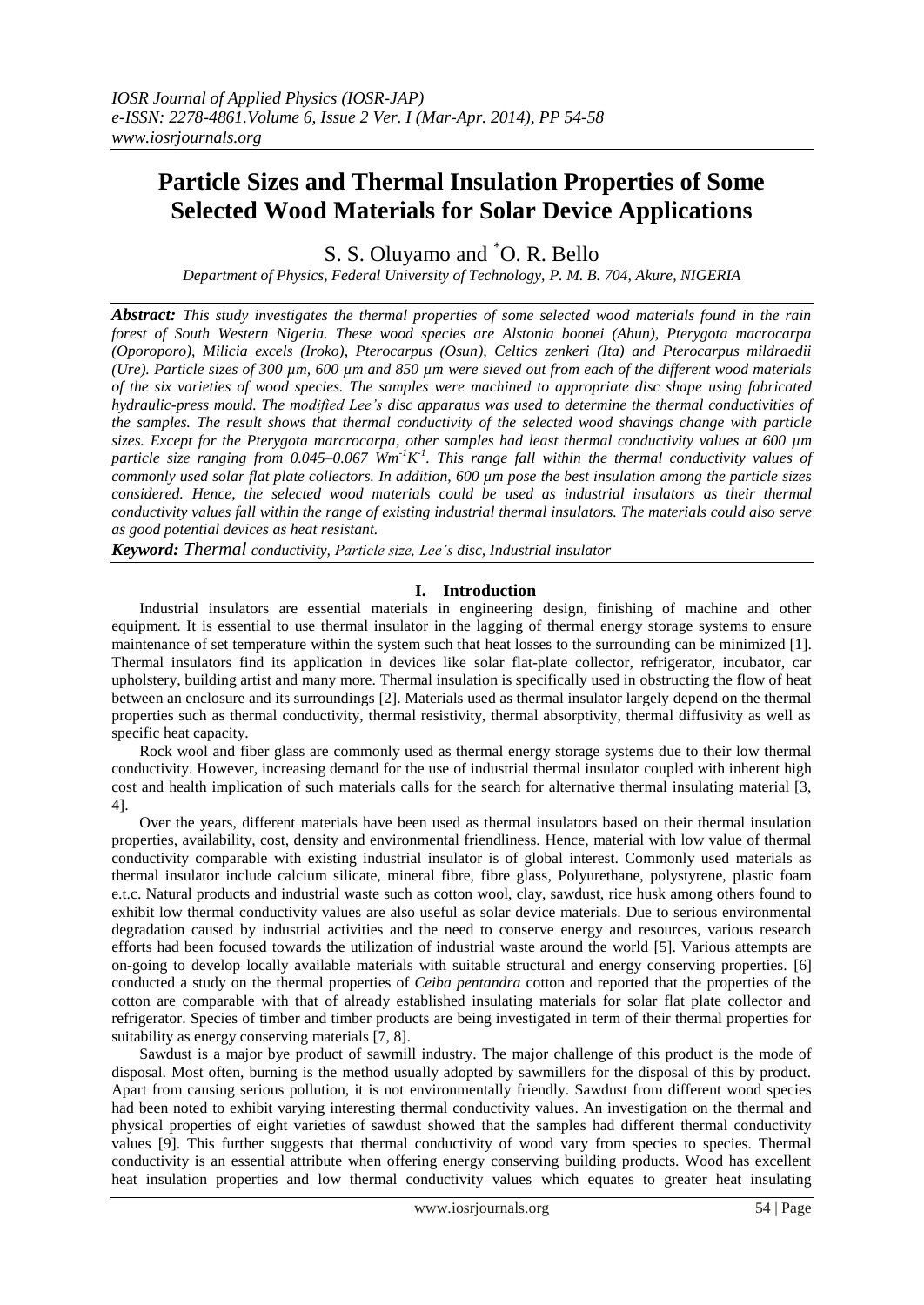properties [10]. Thermal properties are strongly influenced by the physical structures of the deposits, particle size, porosity and sintered condition [11, 12].

This study focused on determining the insulation property of sawdust obtained from six wood species. Particle sizes of samples as they affect the thermal conductivity were also considered.

## **II. Sample Preparation And Experimental Method**

The samples used for this study were obtained from Road-block sawmill industry in Akure South Local Government Area of Ondo State, South Western Nigeria. Sawdust from six (6) different wood species were collected from the sawmill. These include; *Alstonia boonei* (Ahun), *Pterygota macrocarpa* (Oporoporo), *Milicia excels* (Iroko), *Pterocarpus* (Osun), *Celtics zenkeri* (Ita) *and Pterocarpus mildraedii* (Ure)*.* These materials are waste product from sawmill industry and it is in large quantity that disposing this waste has become a huge task for saw millers. Samples collected were sun-dried to reduce moisture contents. Each sample was separated through mechanical sieve-shaker into different particle sizes: 300 *µm*, 600 *µm* and 850 *µm*. To determine the thermal conductivity, modified Lee's disc technique was adopted because of its experimental simplicity and availability of the apparatus. After sieving each samples into three different particle sizes, a total of eighteen (18) samples were prepared for analysis. Hydraulic press mould was used to prepare the samples into appropriate disc shape. The resulting shape of the samples is shown in Figure 1. Each of the samples was mounted on the Lee's disc apparatus, powered through 6V regulated dc supply. Both the Voltage (V) and Current (I) flowing through the set-up were measured and recorded via digital multimeter at interval of 5 minutes until the temperature attained steady state.

As usual, the temperatures of the brass disc in the apparatus at steady state were fitted into equation 1 to obtain the thermal conductivity (k) of the samples. Details of this method can be sourced from the liteatures [13, 14, 15].

$$
k = \frac{ed}{2\pi r^2 (\theta_B - \theta_A)} \bigg[ a_s \frac{\theta_A + \theta_B - 2\theta_{amb}}{2} + 2a_A (\theta_A - \theta_{amb}) \bigg]
$$
(1) a

nd

$$
e = \frac{VI}{a_A(\theta_A - \theta_{amb}) + a_S \frac{(\theta_A - \theta_{amb}) + (\theta_B - \theta_{amb})}{2} + a_B(\theta_B - \theta_{amb}) + a_C(\theta_C - \theta_{amb})}
$$
(2)

here  $a_A$ ,  $a_B$ ,  $a_C$  *and*  $a_S$  are the exposed surface area of disc A, B, C and the sample respectively when mounted on the apparatus. Also,  $\theta_A$ ,  $\theta_B$ ,  $\theta_C$  and  $\theta_{amb}$  are the temperatures of the discs and the ambient at steady state. In equation (1); *d* and *r* represent the thickness and radius of the samples.

#### **III. Discussion Of Results**

The result of the analysis is presented in Figure 2. The thermal conductivities of the sample for all the species of wood considered are plotted against the particle sizes. It was revealed that almost all the samples have their highest thermal conductivity at 300 *µm* with *Celtics zenkeri* recording the highest thermal conductivity value of 0.14 Wm<sup>-1</sup>K<sup>-1</sup> while *Milicia excels* and *Pterygota macrocarpa* had very close conductivity values of 0.062 and 0.063 $Wm^{-1}K^{-1}$ . For particle size 850  $\mu$ m, Celtics zenkeri still recorded the highest thermal conductivity value of  $0.119 \text{ Wm}^{-1}\text{K}^{-1}$ . These values fall within the range of the thermal conductivities of materials used as thermal insulators in solar cell development and applications. It is established in this study that the thermal conductivity of the sawdust samples is lower compared with their bulk wood material as reported by Oluyamo *et. al.,* (2012). Amongst the particle sizes considered, all samples have their lowest thermal conductivity value ranging between  $0.045 - 0.067$  Wm<sup>-1</sup>K<sup>-1</sup> at 600  $\mu$ m except for *Pterygota macrocarpa*. Thermal insulation of each sample at different particle sizes is presented in Figure 3. Significant variation in thermal conductivity of samples of the same species as the particle sizes change was noticed in the study. It was also observed that there exist no definitive pattern of variation with particle sizes, however, except for the *Pterygota macrocarpa* and *Pterocarpus osun* samples, all the wood species have low thermal conductivities at 600 *µm*.

Table 1 contains the result of the thermal conductivity of samples considered with respect to their particle sizes. Comparing the result in this study with the thermal insulation property of some commonly used materials for flat plate solar collector as presented in Table 2, all samples with particle size of 600 *µm* and conductivity values which ranges between  $0.045-0.067$  Wm<sup>-1</sup>K<sup>-1</sup> fall within the range of already established flat plate solar collectors; although, slight variation was noticed for the *Pterygota macrocarpa* sample. It is interesting to note in this study that *Milicia excels* could serve as the best material for use as flat plate solar collector for all the particle sizes considered. Hence, it can be deduced that all samples considered are good thermal insulators with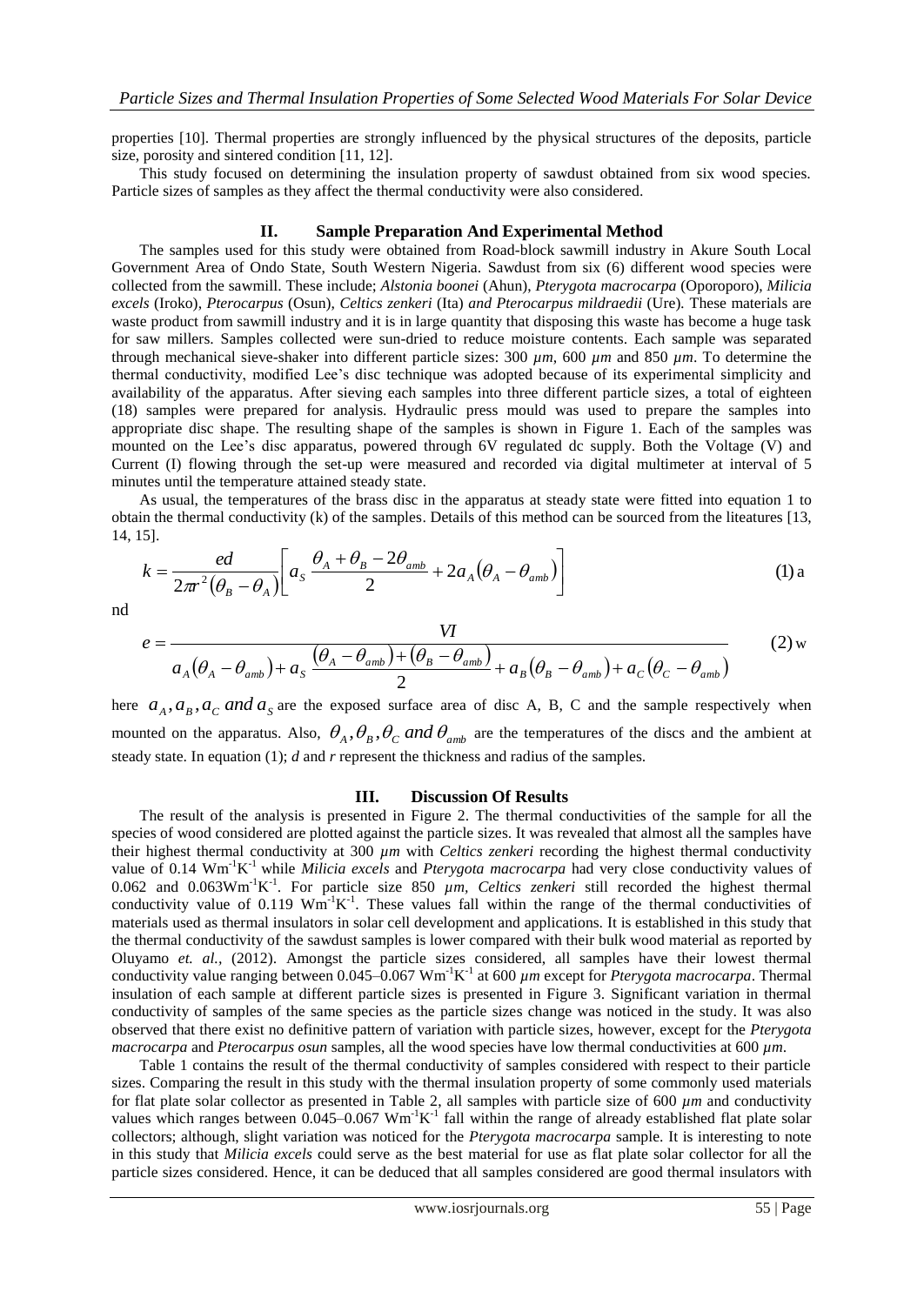thermal conductivities ranging between 0.045199-0.147759  $Wm^{-1}K^{-1}$ . The values of the thermal resistivity of the samples considered in the study also reveals the potentials of the materials for use as heat resistant in device applications.

## **IV. Conclusion**

Particle sizes consideration can be of great importance in improving the insulation properties of wood materials. This will surely add to its economic value rather than constituting menace in the environment. Different wood species have varying thermal properties; hence analysis of these materials needs to be separated by species type. In this study, except for the *Pterygota macrocarpa* sample, the species of wood considered at specific particle sizes, exhibit low thermal conductivity that is comparable with materials used as insulator in industrial solar flat plate collectors. They could also be used in lagging of refrigerator, incubator, cooler, food flask e.t.c. Sawdust also exhibit high thermal resistivity value which could serve as potential sources of heat resistants in device applications.

| <b>Table 1:</b> Thermal conductivity of the samples analysed at different particle sizes. |
|-------------------------------------------------------------------------------------------|
|-------------------------------------------------------------------------------------------|

| <b>Samples</b>         |           | $300 \mu m$                                  |                                     | 600um                                        |                                     | 850um                                        |                                        |
|------------------------|-----------|----------------------------------------------|-------------------------------------|----------------------------------------------|-------------------------------------|----------------------------------------------|----------------------------------------|
| <b>Botanical Name</b>  | Yoruba    | Thermal<br>conductivity<br>$(Wm^{-1}K^{-1})$ | Thermal<br>Resistivity<br>$(mKW-1)$ | Thermal<br>conductivity<br>$(Wm^{-1}K^{-1})$ | Thermal<br>Resistivity<br>$(mKW-1)$ | Thermal<br>conductivity<br>$(Wm^{-1}K^{-1})$ | Thermal<br>Resistivity<br>$(mKW^{-1})$ |
| Milicia excels         | Iroko     | 0.062306                                     | 16.04994                            | 0.050909                                     | 19.64298                            | 0.068575                                     | 14.58264                               |
| Pterygota macrocarpa   | Oporoporo | 0.06292                                      | 15.89319                            | 0.095183                                     | 10.50607                            | 0.097439                                     | 10.26285                               |
| Pterocarpus mildraedii | Ure       | 0.075806                                     | 13.19159                            | 0.054109                                     | 18.48137                            | 0.092158                                     | 10.85094                               |
| Alstonia boonei        | Ahun      | 0.085874                                     | 11.64501                            | 0.050767                                     | 19.69781                            | 0.071665                                     | 13.95377                               |
| Pterocarpus osun       | Osun      | 0.107409                                     | 9.310183                            | 0.06775                                      | 14.7602                             | 0.061002                                     | 16.39291                               |
| Celtics zenkeri        | Ita       | 0.147759                                     | 6.767784                            | 0.045199                                     | 22.12437                            | 0.119679                                     | 8.355665                               |

**Table 2:** Thermal Conductivity of Common Insulator Materials used in Flat Plate Solar Collector

| <b>Material</b>                                 | Thermal conductivity $(Wm^{-1}K^{-1})$ |  |  |  |
|-------------------------------------------------|----------------------------------------|--|--|--|
| Mineral wool (clay wool, fibre glass, rock wool | $0.0322 - 0.0404$                      |  |  |  |
| Hair felt                                       | 0.0389                                 |  |  |  |
| Granulated cork                                 | 0.0476                                 |  |  |  |
| Re-granulated cork (0.47cm particles)           | 0.04471                                |  |  |  |
| Compressed cork                                 | $0.0418 - 0.0462$                      |  |  |  |
| Straw                                           | 0.0576                                 |  |  |  |
| Sawdust                                         | 0.0649                                 |  |  |  |
| Vermiculite (granulated)                        | 0.0721                                 |  |  |  |
| Polyurethane foam (rigid)                       | 0.0245                                 |  |  |  |
| Polystyrene (expanded)                          | 0.0303                                 |  |  |  |

*Adapted from* **[16]**



**Figure 1:** Final disc shape of the samples for different particle sizes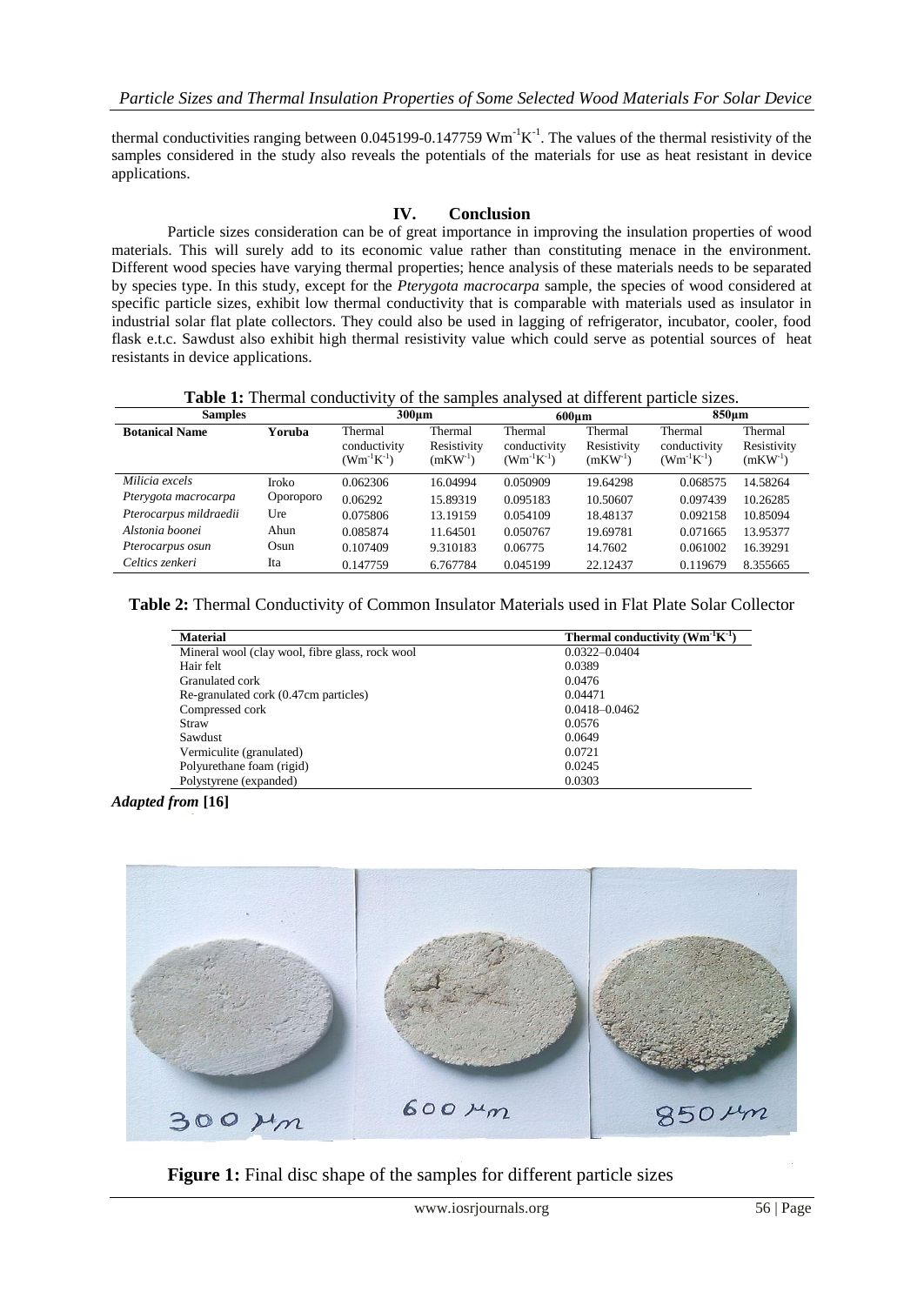

**Figure 2:** Thermal conductivities of samples at 300, 600 and 850 *µm* particle sizes



**Figure 3:** Thermal Conductivities of different particle sizes for each wood sample

## **References**

- [1] W. C. Turner and J. F. Malloy, Thermal Insulation Handbook (McGraw-Hill Book Company New York, 1988).
- [2] A. J. Chapman, Heat Transfer, 4<sup>th</sup> Edition (Macmillan Publishing Company, New York, 1984), 4<br>[3] Kamal Al-Malah and Basim Abu-Jdayil, Clay-based heat insulator composites: Thermal and v
- Kamal Al-Malah and Basim Abu-Jdayil, Clay-based heat insulator composites: Thermal and water retention properties. Applied Clay Science, 37, 2007, 90-96.
- [4] J. C. McDonalds, Lung dust analysis in the assessment of past exposure of man made mineral fibres workers. Annals occupation of hygiene, 34, 1990, 427- 441.
- [5] R. Sumrerng and C. Prinya, Strength and carbonation model of rice husk ash cement mortar with different fineness. Materials in civil engineering, 2010, 253-259.
- [6] S. E. Etuk and L. E. Akpabio, Investigation of *Ceiba pentandra* cotton as a Potential Thermal Insulator. Journal of Raw Materials Research, 1(1), 2004, 4-10.
- [7] K. Ajibola and B. O. Onabanjo, Investigation of *Cocos nucifera* as a potential insulator for buildings. Ren. Energy. 6(1), 1995, 81- 84.
- [8] S. S. Oluyamo, O. R. Bello and O. J. Yomade, Thermal Conductivity of Three different Wood Products of Combretaceae Family; *Terminalia superb*, *Terminalia ivorensis* and *Quisqualis indica* Journal of Natural Sciences Research, 2(4) 2012, 36-43.
- [9] I. O. Ogunleye and O. Awogbemi, Thermo-physical properties of eight varieties of sawdust. Journal of Research in Engineering, 4, 2007, 9-11.
- [10] D. P. Daniel, "Perfect! Wood Win-Door Profiles" (Trace Laboratories, INC 5 North Park Drive Hunt Valley, MD 21030, USA, 2010), 1-5.
- [11] L. L. Baxter, Influence of ash deposit chemistry and structure on physical and transport properties. Fuel Process. Technol, 56, 1998, 81-88.